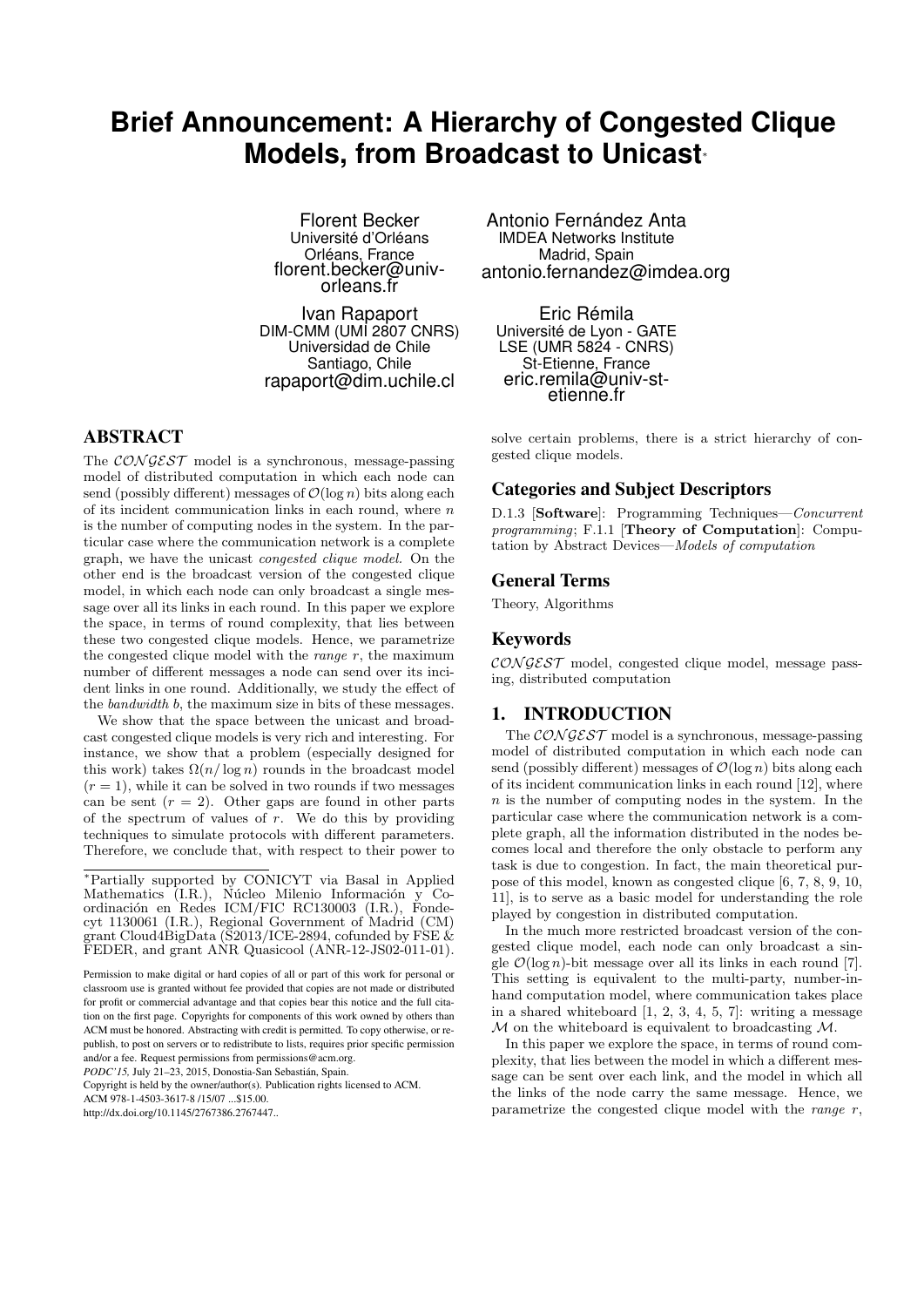the maximum number of different messages a node can send over its outgoing links in one round. Additionally, we study the effect of the bandwidth b, the maximum size in bits of these messages.

The congested clique model with  $n$  nodes, and parameters r and b, will be denoted by  $RCAST_n(r \times b)$ . Observe that the two extreme cases  $r = 1$  and  $r = n-1$ , which correspond to the broadcast and the unicast communication modes, are the cases already considered in the literature [7]. More precisely,  $RCAST_n((n-1) \times b) = CLIQUE-UCAST_{n,b}$ , and  $RCAST_n(1 \times b) = CLIQUE-BCAST_{n,b}.$ 

One important type of problem solved in these models has to do with computing some function or identifying some property of an input graph. In this case, the joint input to the n nodes in the congested clique model is an undirected weighted graph  $G = (V, E, \omega)$ . The only information each node u initially has is its own ID (the ID of each node is a unique number between 0 and  $n - 1$ , the network size n, the list of IDs of its neighbors  $v$  in  $G$ , and the weights  $\omega(uv)$  of its incident edges. At the end of the protocol every node must know the solution to some particular problem (for instance, a minimum spanning tree of  $G$  [10]).

#### *Related Work.*

*Broadcast.* In [4] it was proved that, if the degeneracy  $m$  of the input graph  $G$  is bounded and known in advance, then it is possible to reconstruct G with a one-round protocol of  $\mathcal{O}(\log n)$  message size. Drucker, Kuhn and Oshman [7] gave an upper bound to the round complexity of the subgraph detection problem. They made the following remark: the degeneracy of H-free graphs can be upper bounded in terms of the Turán number  $ex(n, H)$ , which is the maximal number of edges of an *n*-node graph which does not contain a subgraph isomorphic to  $H$ . Plugging this into the reconstruction protocol introduced by Becker et al. [4], they designed a randomized protocol that solves the H detection problem in  $\mathcal{O}(ex(n, H) \log^2 n/(nb) + \log^3 n/b)$  rounds with high probability (where b is the number of bits each player can broadcast in each round). Ahn, Guha and McGregor [1, 2] introduced a powerful technique that allows to decide in one round whether  $G$  is connected using messages of size  $\mathcal{O}(\log^3 n)$ , with high probability.

Some negative results have also been obtained. For instance, deciding deterministically in one round whether a graph has a triangle requires messages of size  $\Theta(n)$  [4]. On the other hand, if instead of bounding the number of rounds we bound the message size  $b$ , then the best known result is the following: detecting deterministically a triangle requires  $\Omega(n/(e^{\mathcal{O}(\sqrt{\log n}}b))$  rounds [7].

In [5], the authors consider three variants of the broadcast congested clique model: randomized protocols with public coins, randomized protocols with private coins and deterministic protocols. They showed that this choice affects the message size complexity of some problems. More precisely, they introduced a problem called TRANSLATED-TWINS. They proved that if only one round is allowed, then the message size complexity is  $\Theta(n)$  in the deterministic case and  $\mathcal{O}(\log n)$  in the randomized, public coin case. For the private coins setting, the message size complexity is lower bounded coins setting, the message size complexity is to<br>by  $\Omega(\sqrt{n})$  and upper bounded by  $\mathcal{O}(\sqrt{n}\log n)$ .

Unicast. No lower bounds are known for the general, unicast congested clique model, where nodes may send different messages to each of its neighbors. Drucker, Kuhn and Oshman gave in [7] a possible explanation for the difficulty of finding such bounds. In fact, they proved that in this model it is possible to simulate powerful classes of bounded-depth circuits (and therefore lower bounds in the congested clique would yield lower bounds in circuit complexity).

The intrinsic power of the model has allowed some authors to provide extremely fast protocols for some natural problems:  $\mathcal{O}(1)$ -round protocols for routing and sorting [9, 11], a  $\mathcal{O}(n^{(d-2)/d}/\log n)$ - round protocol for finding a particular d-vertex subgraph [6], and a  $\mathcal{O}(\log \log \log n)$ -round protocol (in expectation) for finding a 3-ruling set [8]. Finally, Dolev, Lenzen, and Peled describe in [6] a protocol for reconstructing deterministically any graph in  $\mathcal{O}(|E|/n)$  rounds, which is efficient for sparse graphs.

### 2. OUR RESULTS

We first prove that there exists a clear round complexity difference between the broadcast model and the model where two different messages are possible. To prove these results, we introduce a useful problem, called edge translation problem and denoted EDGE-TRANS<sub>k</sub>.

DEFINITION 1. Assume that n is even and that  $n = 2n'$ . Let k be a positive integer, and let the input graph  $G =$  $(V, E, \omega)$  be a clique such that  $\omega(e) \in \{0,1\}^k$  for each  $e \in E$ . (The nodes have IDs in  $\{0, \ldots, n-1\}$ ). The problem EDGE-TRANS<sub>k</sub> consists in deciding whether for all  $0 \leq i, j \leq n'$ ,  $\omega(\{i, j\}) = \omega(\{i + n', j + n'\}).$ 

As mentioned, we use the number of rounds as the complexity measure of a problem.

DEFINITION 2. Let PROBLEM be a problem defined on undirected, simple, weighted graphs. The round complexity, denoted  $\text{ROUND}_{r\times b}^n$  (PROBLEM), is the minimal number of rounds for solving PROBLEM on any n-node graph with a protocol in  $RCAST_n(r \times b)$ .

#### *Round Complexity of Broadcast versus Two Messages.*

The first question we would like to answer is how much can be gained if, instead of broadcasting, we have the possibility of sending two different messages in each round? This seems like a simple but fundamental question in order to evaluate the power of the different congested clique models we have defined. To answer this question, at least partially, we first show that, in the model  $RCAST_n(2 \times 1)$ , the problem  $EDGE-TRANS_1$  can be solved with a two-round protocol.

THEOREM 1.  $ROUND_{2\times 1}^n(\text{EDGE-TRANS}_1) \leq 2$ .

PROOF. Let  $K_n = (V, E)$  be the *n*-node clique and let  $\omega: E \to \{0, 1\}$ . The protocol is as follows.

Round 1. Each node i, with  $0 \leq i < n'$  sends to each node j, with  $n' \leq j < 2n'$ , the bit  $\omega({i, j - n'}),$  and, say, 0 to the other nodes.

Round 2. Each node *i*, with  $0 \leq i \leq n'$ , broadcasts the bit 1. Each node j, with  $n' \leq j < 2n'$ , broadcasts also only one bit, as follows.

• 1 if j received  $\omega({i, j - n'}) = \omega({i + n', j})$  from all  $0 \leq i < n',$